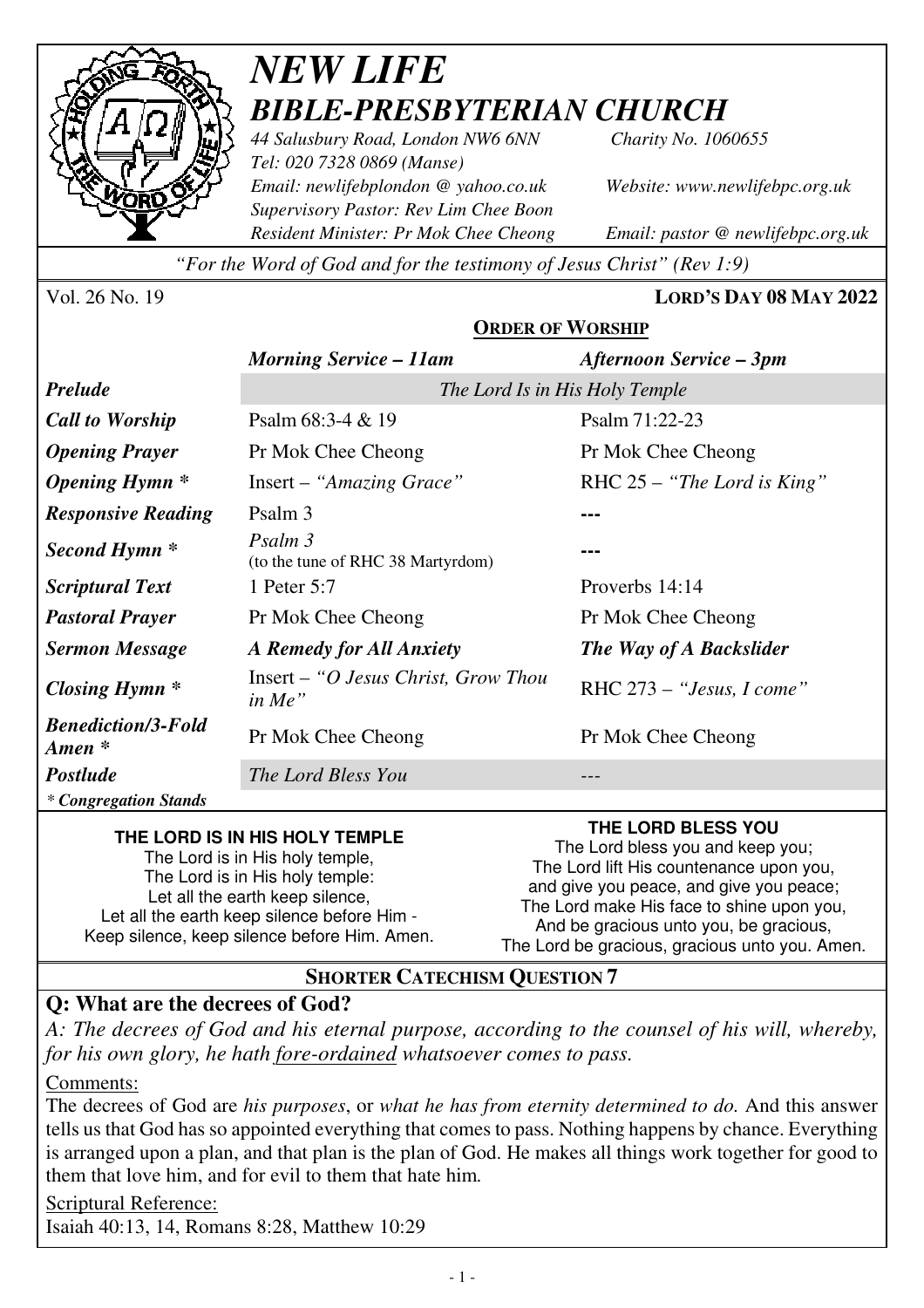# **WHEN THE TRUE GOD IS ABANDONED** (Exodus 6:28-10:29)

This week, we are going to look at the battle by which the Jews were freed from their slavery in Egypt. But I want to begin by saying that there is an enormous gulf between the way a secular historian would look at this and the way the Bible does. Secular historians might look at in a variety of ways, of course. Some would be inclined to see history as the acts of great men, and would say, "Well, this is a case of a marvellous leader, a man of great charismatic ability and faith and integrity and vision. And it was through the force of his personality that the people were brought out." Somebody who is more inclined to think in terms of mass movements of people through the consolidation of the will of a vast number would say, "Well this is a people movement. Here were a vast number who, in this ancient culture, began to get a taste of what freedom was all about. They wouldn't rest until they really obtained it."

That's very different from what the Bible says. The Bible does not give credit to Moses, although he was a great leader. And it certainly doesn't speak of a people movement, because the people had lost any ability to dream of freedom. They were beaten down and crushed. But the Bible speaks of it instead as a battle between God, the true God, and the various gods of Egypt.

There are a number of verses that tell us this. Exodus 18:11 contains Jethro's words to Moses. Jethro, who was his father-in-law, said, "Now I know that the LORD is greater than all other gods, for he did this to those who had treated Israel arrogantly." Jethro understood it as a struggle against the gods. You find the same thing in Isaiah 19:1, "See, the LORD rides on a swift cloud and is coming to Egypt. The idols of Egypt tremble before him…"

I suppose the greatest text of all is Numbers 33:3-4, which Moses also wrote: *"And they (Israelites) departed from Rameses in the first month, on the fifteenth day of the first month; on the morrow after the passover the children of Israel went out with an high hand in the sight of all the Egyptians. For the Egyptians buried all their firstborn, which the LORD had smitten among them: upon their gods also the LORD executed judgments"* Now that text is a very clear statement that the struggle was between God and the gods of Egypt. And because the polytheism of Egypt was backed by the demonic forces that are in line with Satan, this really was a battle of God against the demons, and Satan who was their leader. It was a battle that was fought with great intensity. But in the end the people were set free, and the idols and gods of Egypt were revealed to be absolutely nothing. Jehovah, the God of Israel, was declared to be clearly the one and only God.

We will understand this better if we understand a little bit about Egyptian religion. The point to start with is to recognise that it was a degenerate religion. There's been a great tendency among anthropologists who study religions to see a religious evolution of the race, generally expressed along these lines. The first tribes in their ignorance were animists. What that means is that they saw gods in every object around them. There was a god of the tree and the god of the stream, and the god of the sky, the god of the rain, and so forth. This animism then developed into what's called polytheism. This is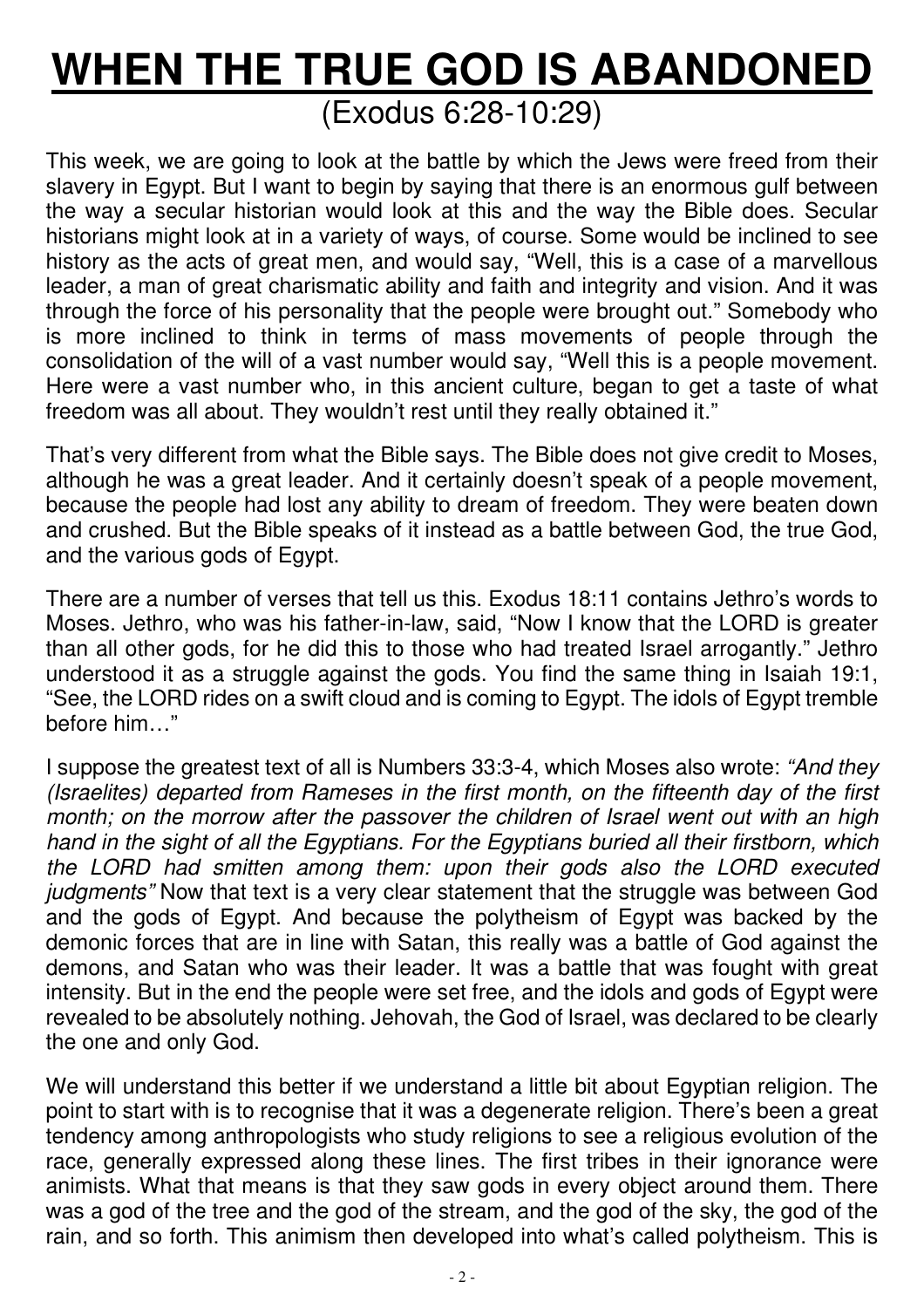still at times animistic, but it goes beyond that because sometimes polytheistic gods transcend the mere objects. As this religious evolution continues, polytheism then rises to become monotheism, where one great god stands over all the other gods, or where you have one god alone. This then becomes a kind of ethical humanism, which is probably the kind of religion that most of the scholars have when they trace this upward path, thinking of themselves as being at the top.

Now that's not the picture the Bible gives. The Bible says that polytheism was actually a declension from an original monotheism. And it's kind of interesting that a number of scholars today are beginning to say this very thing. There's a great anthropologist from Germany, Wilhelm Schmidt, who said that all the evidence really points to the belief in one god from whom and from which these early tribes have departed. In other words, people worshiped the gods of nature because the gods of nature were closer to them. They came to fear those gods, and ceased fearing the God who stands behind nature.

However, if you look at Romans 1, you'll find that the history of the race is that God has revealed Himself clearly in nature so that anyone can know Him. But because we don't like the God who is there to be seen in nature, we turn our faces from Him. And instead of that God, other things rise up to take the true God's place. What Paul describes in the first chapter of Romans, although he is not talking about Egypt exactly, certainly describes this ancient Egyptian polytheism. He writes, *"For the invisible things of him from the creation of the world are clearly seen, being understood by the things that are made, even his eternal power and Godhead; so that they are without excuse: Because that, when they knew God, they glorified him not as God, neither were thankful; but became vain in their imaginations, and their foolish heart was darkened. Professing themselves to be wise, they became fools, And changed the glory of the uncorruptible God into an image made like to corruptible man, and to birds, and fourfooted beasts, and creeping things."* (1:20-23).

That certainly describes the religion of Egypt. As a matter of fact, the polytheism of Egypt was so deeply entrenched in the common lore and belief of the people that the only attempt in all the long history of Egypt to break away from polytheism and establish monotheism was done by Amenhotep IV, who became known as Akhenaten, during the eighteenth dynasty. That was repudiated immediately after his death, so much so that they even obliterated his name from the monuments that had been carved during his particular reign.

### **Study Questions:**

- 1. How might secular historians account for the deliverance of the Israelites from their Egyptian oppressors? What does the Bible say is the real explanation?
- 2. Contrast how some anthropologists view the movement of religious ideas with what Scripture declares.

### **Reflection:**

Reread Romans 1:20-23. How do we see this idolatry being practiced in our own time and place?

*- adapted from Think and Act Biblically from James Boice, a devotional of the Alliance of Confessing Evangelicals*